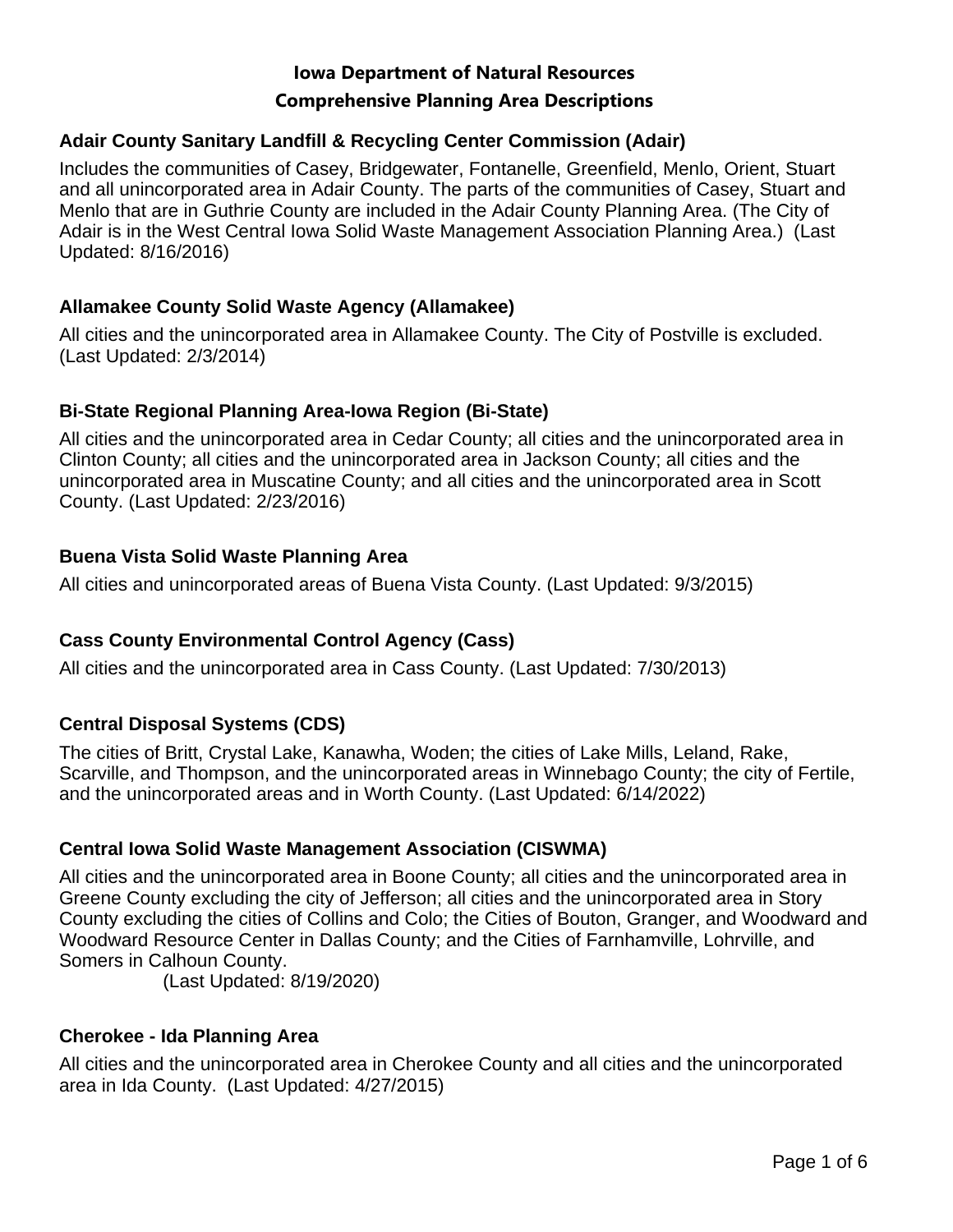# **City of Sioux City Solid Waste Planning Area (Sioux City)**

The City of Sioux City in Woodbury County. (Last Updated: 8/31/2015)

## **Des Moines County Regional Solid Waste Commission (DM County)**

All cities and unincorporated area in Des Moines County; the cities of Mount Pleasant, New London, Rome, Salem, Westwood, and Winfield in Henry County; and Morning Sun in Louisa County. (Last Updated: 6/18/2018)

## **Dickinson County Recycling Commission (Dickinson)**

All cities and the unincorporated areas of Dickinson County, Iowa, excluding the cities of Superior and Terrill that are in the Northern Plains Planning Area. (Last Updated: 12/2/2021)

## **Dubuque Metropolitan Area Solid Waste Agency (DMASWA)**

All cities and the unincorporated area in Delaware County; all cities and the unincorporated area in Dubuque County; the cities of Edgewood, Guttenberg, North Buena Vista and Strawberry Point in Clayton County; and the city of Zwingle in Jackson County. (Last Updated: 9/28/2017)

## **East Central Iowa Council of Governments (ECICOG)**

All cities and the unincorporated area in Benton County; all cities, excluding Victor, and the unincorporated area in Iowa County; all cities and the unincorporated area in Johnson County; all cities and the unincorporated area in Jones County; all cities and the unincorporated area in Linn County; all cities and the unincorporated area in Tama County; and the Cities of Kalona and Riverside in Washington County. (Last Updated: 4/6/2016)

## **Floyd Mitchell Chickasaw Solid Waste Management Agency (FMC)**

All cities and the unincorporated area in Chickasaw County; all cities and the unincorporated area in Floyd County excluding the city of Nora Springs; all cities and the unincorporated area in Mitchell County; and the cities of Chester, Elma, and Riceville in Howard County. (Last Updated: 7/13/2020)

## **Fremont County Planning Area (Fremont)**

All cities and the unincorporated area in Fremont County (Last Updated: 4/18/2016)

# **Great River Regional Waste Authority (GRRWA)**

The City of Hillsboro and the unincorporated area in Henry County; all cities and the unincorporated area in Lee County; and all cities and the unincorporated area in Van Buren County. (Last Updated: 4/29/2020)

## **Harrison County Landfill Commission (Harrison)**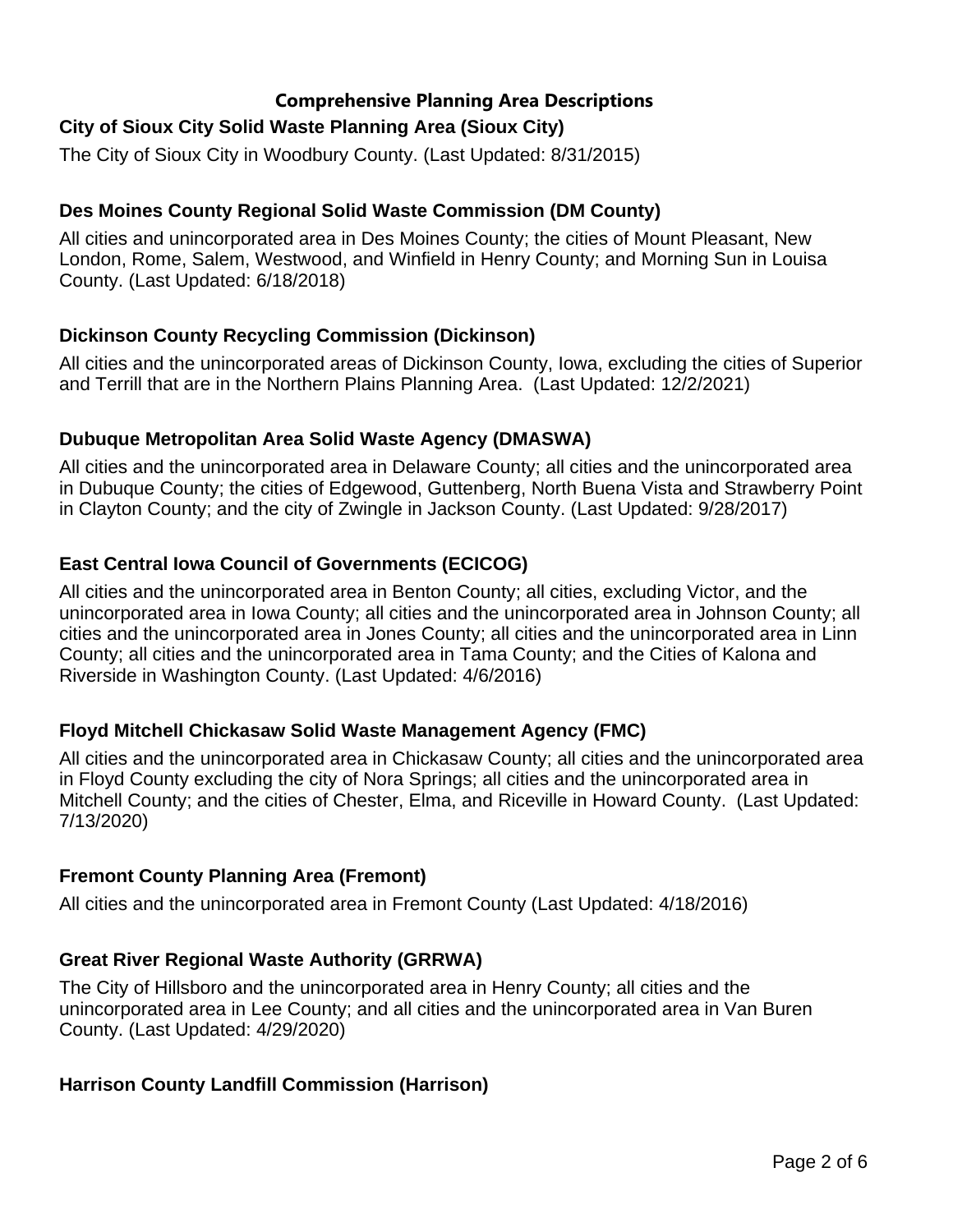All cities except Exira and Brayton in Audubon County. The unincorporated area in Audubon County. All cities and the unincorporated area in Harrison County, and the City of Neola in Pottawattamie County. (Last Updated: 6/15/2015)

## **Iowa Northland Regional Council of Governments (INRCOG)**

All cities and the unincorporated area in Black Hawk County; all cities and the unincorporated area in Bremer County; all cities and the unincorporated area in Buchanan County; all cities and the unincorporated area in Fayette County; and the cities of Dike, Grundy Center, Morrison, Reinbeck and Stout in Grundy County. (Last Updated: 4/14/2022)

## **Iowa Waste Services, LLC (IWS)**

The cities of Carson, Carter Lake, Crescent, Council Bluffs, Hancock, Macedonia, McClelland, Oakland, Treynor, Underwood, Walnut, and the unincorporated areas in Pottawattamie County; and the cities of Emerson, Glenwood, Hastings, Henderson, Malvern, Pacific Junction, Silver City, and the unincorporated areas in Mills County and all cities and the unincorporated area in Montgomery County. (Last Updated: 4/15/2022)

## **Kossuth Waste Management Association (Kossuth)**

All cities and the unincorporated area in Kossuth County, excluding the city of Whittemore; the City of West Bend in Palo Alto County; the City of Corwith in Hancock County; and the City of Buffalo Center in Winnebago County. (Last Updated: 12/31/2015)

## **Landfill of North Iowa (LNI)**

All cities and the unincorporated areas of Cerro Gordo County; the City of Nora Springs in Floyd County; all cities, excluding the City of Ackley, and the unincorporated areas of Franklin County, the Cities of Goodell, Garner and Klemme in Hancock County, and the unincorporated areas of Hancock County; Forest City in Winnebago County; the Cities of Grafton, Hanlontown, Joice, Kensett, Manly, and Northwood in Worth County; and all cities and the unincorporated area in Wright County, excluding the City of Eagle Grove. (Last Updated: 6/14/2022) (Last Updated: 6/14/2022)

# **Louisa County Regional Solid Waste Agency (Louisa)**

All cities, excluding Morning Sun, and the unincorporated area in Louisa County. (Last Updated: 7/13/2020)

## **Mahaska County Solid Waste Management Commission (Mahaska)**

All cities and the unincorporated area in Mahaska County; and three industries (Cargill, Inc., Ajinimoto, Inc., and Heartland Lysine, Inc.) in Monroe County, the part of the City of Eddyville that is in Wapello County, and the City of Corydon in Wayne County. (Last Updated: 6/26/2018)

# **Marshall County Solid Waste Management Commission (Marshall)**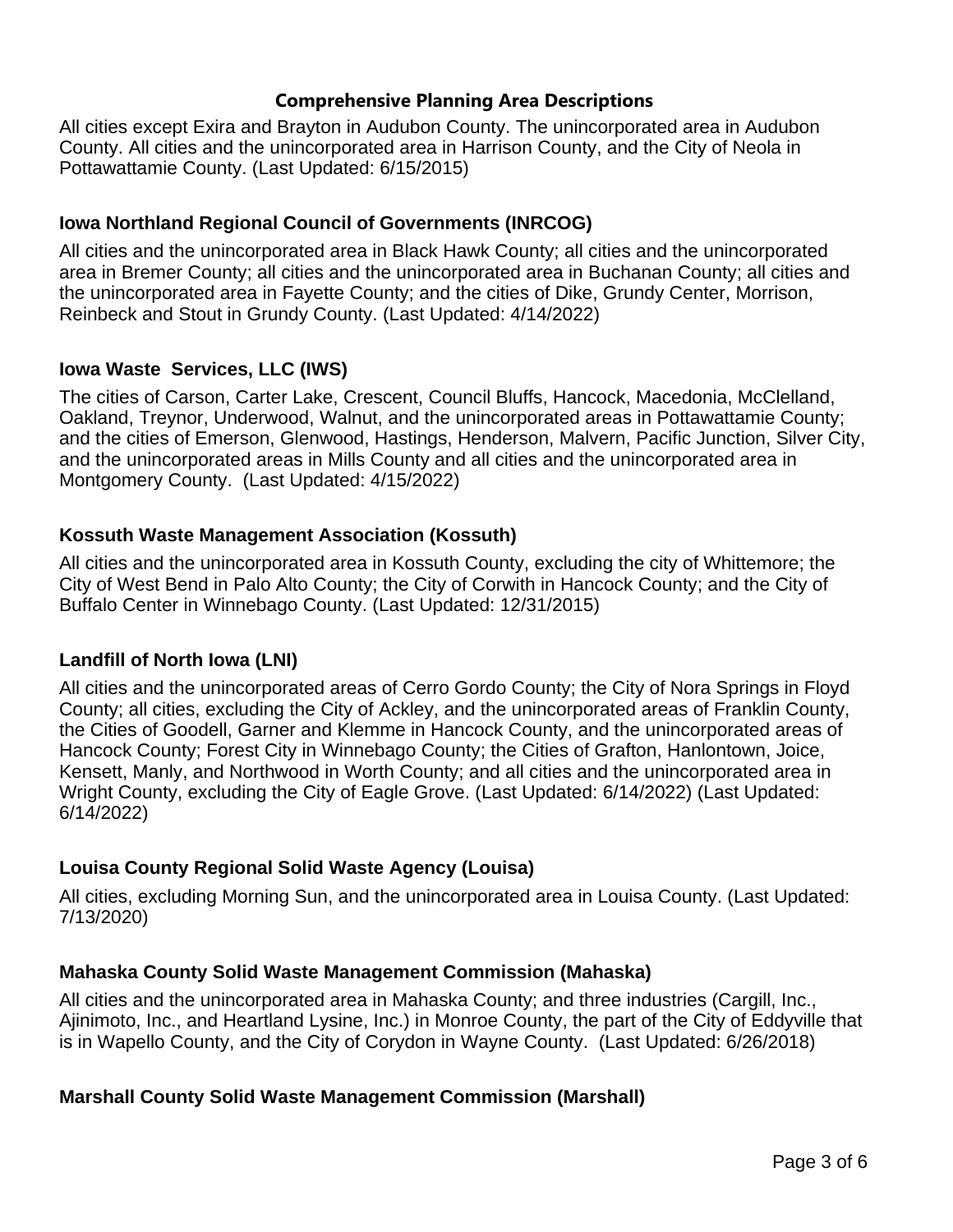All cities and the unincorporated area in Marshall County; the Cities of Collins and Colo in Story County; and the City of Whitten in Hardin County. (Last Updated: 6/25/2014)

## **Metro Waste Authority (MWA)**

All cities and the unincorporated area in Polk County; the cities of Carlisle, Hartford, and Norwalk in Warren County; the cities of Mingo and Prairie City in Jasper County; the city of Jefferson in Greene County and the cities of Adel, Dawson, Linden, Minburn, Perry, Redfield, and Waukee and the unincorporated area in Dallas County. (Last Updated: 6/11/2014)

## **Monona County Solid Waste Planning Area (Monona)**

All cities and the unincorporated areas in Monona County and the cities of Hornick and Smithland in Woodbury County. (Last Updated: 1/22/2016)

## **Newton, City of, Sanitary Landfill (Newton)**

The Jasper County cities of Baxter, Colfax, Kellogg, Lambs Grove, Lynnville, Monroe, Newton, Oakland Acres, Reasnor, Sully and Valeria, and the unincorporated portion of Jasper County. (Last Updated: 10/2/2014)

## **North Central Iowa Regional Solid Waste Agency (NCIRSWA)**

All cities and the unincorporated area in Webster County; all cities and the unincorporated area in Hamilton County; all cities and the unincorporated area in Humboldt County excluding the city of Bode; the City of Eagle Grove in Wright County; and the Cities of Rockwell City, Knierim, Pomeroy, and Manson and the North Central Correctional Facility in Calhoun County. (Last Updated: 3/13/2015)

## **Northern Plains Regional Landfill Comprehensive Planning Area (Northern Plains)**

The city of Spencer and the unincorporated area in Clay County; all cities and the unincorporated area in Emmet County; all cities and the unincorporated area in Palo Alto County, excluding the city of West Bend; all cities and the unincorporated area in Pocahontas County, excluding the cities of Fonda and Gilmore City; the City of Whittemore in Kossuth County; the cities of Superior and Terrill in Dickinson County and the city of Bode in Humboldt County. Effective 11/1/2013 (Last Updated: 8/3/2015)

## **Northwest Iowa Area Solid Waste Agency (NWIASWA)**

All cities in Clay County excluding Spencer, excluding unincorporated area in Clay County; all cities and the unincorporated area in Lyon County; all cities and the unincorporated area in O'Brien County; all cities and the unincorporated area in Osceola County; and all cities and the unincorporated area in Sioux County. The City of Akron in Plymouth County (Last Updated: 3/20/2018)

## **Ottumwa-Wapello County Solid Waste Commission (Ott-Wap)**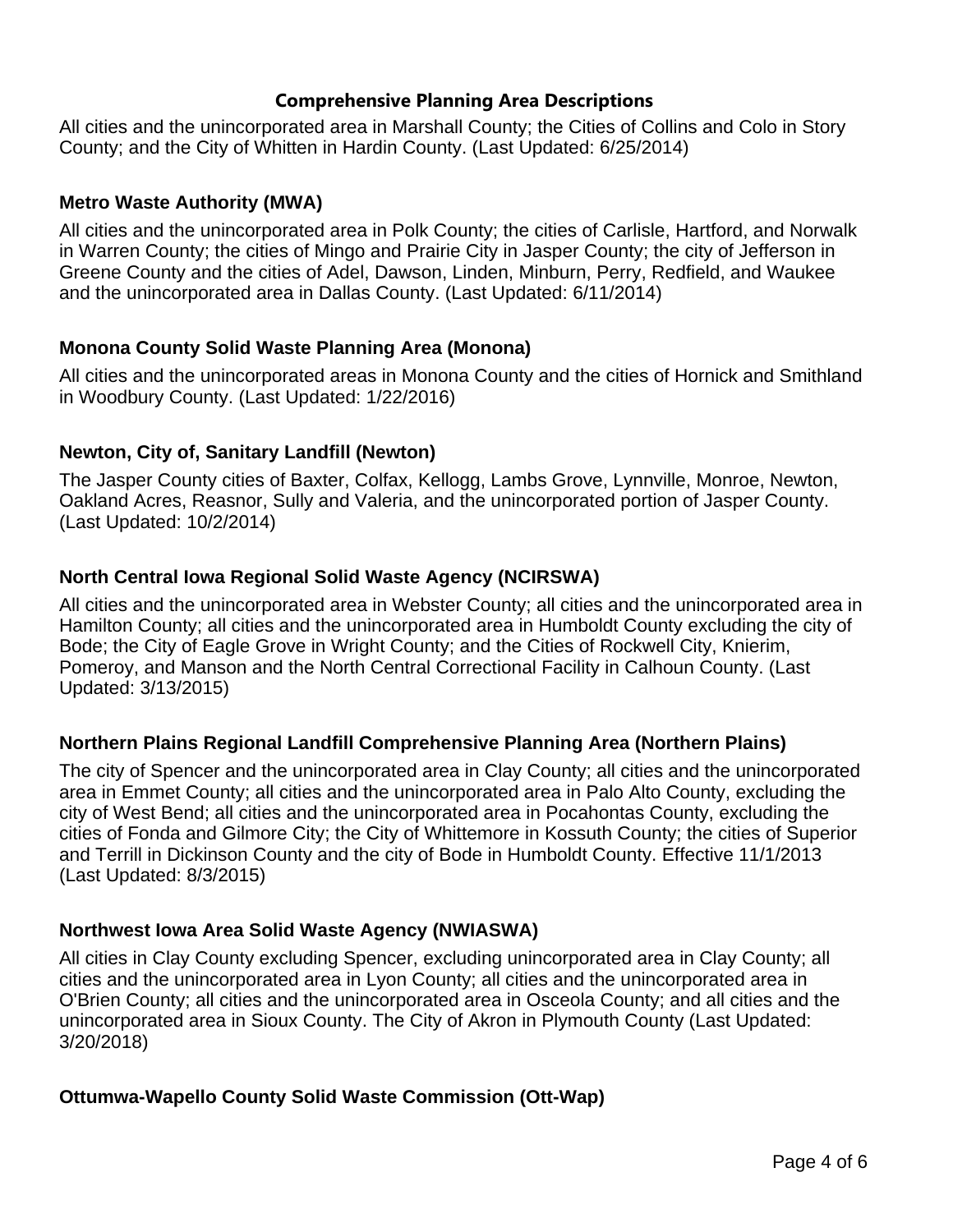The unincorporated area in Wapello County and all cities except Eddyville; and all cities and the unincorporated area in Davis County. (6/2012) (Last Updated: 4/3/2014)

## **Page County Landfill Association (Page)**

All cities and the unincorporated area in Page County. (Last Updated: 1/1/2014)

## **Plymouth County Solid Waste Agency**

All cities and the unicorporated area in Plymouth County, excluding the City of Akron. (Last Updated: 9/18/2012)

## **Prairie Planning Area (Prairie)**

All cities and the unincorporated area in Adams County; all cities and the unincorporated area in Taylor County; all cities and the unincorporated area in Union County; and the City of Macksburg in Madison County; and all cities and the unincorporated area in Clarke County, excluding the city of Osceola. (Last Updated: 4/14/2022)

## **Rathbun Area Solid Waste Management Commission (Rathbun)**

All cities and the unincorporated area of Appanoose County; the City of Seymour and Promise City in Wayne County. (Last Updated: 1/3/2014)

## **Rural Iowa Waste Management Association (RIWMA)**

All cities and the unincorporated area in Butler County; all cities (excluding Whitten) and the unincorporated area in Hardin County; the City of Ackley in Franklin County; and the cities Beaman, Conrad, Holland, and Wellsburg and the unincorporated areas in Grundy County. (Last Updated: 6/5/2014)

# **Sac County Solid Waste Agency (Sac)**

All cities and the unincorporated area in Sac County. (Last Updated: 4/9/2014)

## **South Central Iowa Landfill Agency (SCILA)**

All cities and unincorporated areas of Madison County. The city of Macksburg is excluded. All cities and the unincorporated areas of Warren County. The cities of Carlisle, Hartford, and Norwalk are excluded. The Dallas County cities of Dallas Center, De Soto, Dexter, Van Meter; and the city of Osceola in Clarke County. (Last Updated: 3/29/2019)

## **South Central Iowa Solid Waste Agency (SCISWA)**

All cities and the unincorporated area in Lucas County; all cities and the unincorporated area in Marion County; all cities and the unincorporated area in Monroe County; all cities and the unincorporated area in Poweshiek County; and the City of Victor in Iowa County. (Last Updated: 4/14/2022)